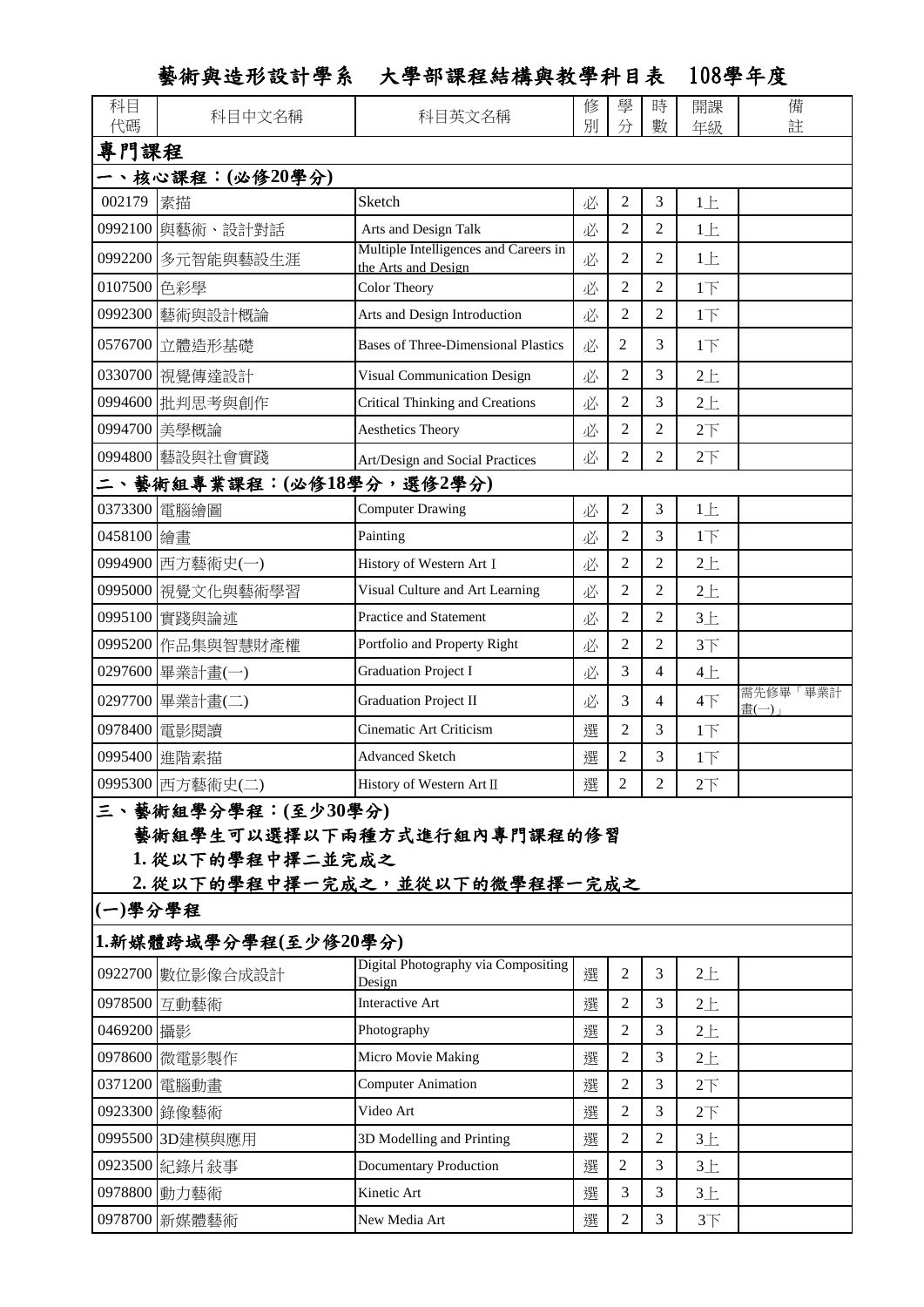## 藝術與造形設計學系 大學部課程結構與教學科目表 108學年度

| 科目<br>代碼                          | 科目中文名稱                   | 科目英文名稱                                                                        | 修<br>別 | 學<br>分         | 時<br>數         | 開課<br>年級       | 備<br>註       |  |  |
|-----------------------------------|--------------------------|-------------------------------------------------------------------------------|--------|----------------|----------------|----------------|--------------|--|--|
|                                   | 0995600 新媒體創作專題          | New Media Project                                                             | 選      | 3              | 3              | $3+$           |              |  |  |
|                                   | 0978900 聲音藝術             | Audio Art                                                                     | 選      | 3              | 3              | $3+$           |              |  |  |
|                                   | 0979000 虛擬實境與擴增實境        | AR & VR                                                                       | 選      | 3              | 3              | 4E             |              |  |  |
|                                   | 2.當代藝術創作與實踐學分學程(至少修20學分) |                                                                               |        |                |                |                |              |  |  |
|                                   |                          | (不得與經典創作微型學分學程並列為組內專門課程中的選修學程)                                                |        |                |                |                |              |  |  |
|                                   | 0818400 繪畫表現             | <b>Painting Expression</b>                                                    | 選      | 2              | 3              | 2上/下           |              |  |  |
|                                   | 0979100 雕塑應用與實踐          | Sculpture and Practice Development                                            | 選      | 3              | 3              | 2上/下           |              |  |  |
|                                   | 0120000 形式基礎             | Forms                                                                         | 選      | $\overline{c}$ | 3              | 2上/下           |              |  |  |
|                                   | 0979300 繪畫實驗室            | Drawing Lab                                                                   | 選      | 3              | 3              | 2上/下           |              |  |  |
|                                   | 0923300 錄像藝術             | Video Art                                                                     | 選      | $\overline{c}$ | 3              | 2 <sub>T</sub> |              |  |  |
|                                   | 0923700 漫畫專題             | <b>Issues: Comics Studies</b>                                                 | 選      | $\overline{c}$ | 3              | 2 <sup>T</sup> |              |  |  |
|                                   | 0712001 主題創作(一)          | <b>Subject Creation I</b>                                                     | 選      | $\overline{2}$ | $\overline{2}$ | 2 <sup>T</sup> |              |  |  |
|                                   | 0712002 主題創作(二)          | <b>Subject Creation II</b>                                                    | 選      | $\overline{2}$ | $\overline{2}$ | 3E             |              |  |  |
|                                   | 0979200 複合媒材探索與研發        | Mixed Media Exploration and<br>Development                                    | 選      | 3              | 3              | 3上/下           |              |  |  |
|                                   | 0979400 當代議題與創作          | Contemporary Topic and Art Practice                                           | 選      | 3              | 3              | 3上/下           |              |  |  |
|                                   | 0979500 當代版畫創作與實踐        | Contemporary Printmaking and<br><b>Practice Development</b>                   | 選      | $\overline{2}$ | 3              | 3上/下           |              |  |  |
|                                   | 0979600 藝術創作與理念          | Art Practice and Idea                                                         | 選      | 3              | 3              | 4上/下           |              |  |  |
|                                   | 0979700 現成物與空間裝置         | Readymade and Installation                                                    | 選      | 3              | 3              | 4上/下           |              |  |  |
| 3.藝術史論與美術館學分學程(至少修20學分)           |                          |                                                                               |        |                |                |                |              |  |  |
| (不得與策展與藝術史論微型學分學程並列為組內專門課程中的選修學程) |                          |                                                                               |        |                |                |                |              |  |  |
|                                   | 0909700 現代藝術史            | History of Modern Art                                                         | 選      | $\overline{c}$ | 2              | 2E             |              |  |  |
|                                   | 0316700 博物館學             | Museology: Theories                                                           | 選      | 2              | 2              | $2 +$          |              |  |  |
|                                   | 0995300 西方藝術史(二)         | History of Western Art II                                                     | 選      | 2              | $\overline{2}$ | 2 <sup>7</sup> |              |  |  |
|                                   | 0182200 美學與藝術哲學          | Aesthetics & Artistic Philosophy                                              | 選      | $\overline{2}$ | $\overline{c}$ | 2 <sup>7</sup> |              |  |  |
|                                   | 0980300 藝術管理             | Arts Management                                                               | 選      | $\overline{2}$ | 2              | 2 <sup>7</sup> |              |  |  |
| 0344400                           | 當代思潮                     | Trends in Contemporary Thought                                                | 選      | $\overline{c}$ | $\overline{2}$ | 3E             |              |  |  |
| 057700                            | 台灣藝術史                    | <b>History of Taiwanese Art</b>                                               | 選      | $\overline{c}$ | 2              | 3E             |              |  |  |
|                                   | 0024500 中國藝術史            | History of Chinese Art                                                        | 選      | $\overline{c}$ | $\overline{c}$ | 3E             |              |  |  |
|                                   | 0995700 藝術行銷             | <b>Arts Marketing</b>                                                         | 選      | $\overline{c}$ | 2              | $3+$           |              |  |  |
| 0817700                           | 博物館/美術館教育理論與實<br>務(一)    | The Theories of Museum/Art<br>Museum Education I                              | 選      | 2              | $\overline{2}$ | $3+$           |              |  |  |
| 0817800                           | 博物館/美術館教育理論與實<br>務(二)    | The Theories of Museum/Art<br><b>Museum Education II</b>                      | 選      | 2              | 2              | 3 <sup>T</sup> |              |  |  |
| 056400                            | 台灣當代藝術                   | Contemporary Taiwanese Art                                                    | 選      | 2              | 2              | $3+$           |              |  |  |
|                                   | 0559600 藝術批評理論與歷史        | Art Criticism Theory and History                                              | 選      | 2              | $\overline{2}$ | 3 <sup>7</sup> |              |  |  |
| (二)微型學分學程                         |                          |                                                                               |        |                |                |                |              |  |  |
|                                   | 1.藝術終身學習微型學分學程(至少修10學分)  |                                                                               |        |                |                |                |              |  |  |
|                                   | 0158800 表演藝術             | Performing Arts                                                               | 選      | $\overline{c}$ | $\overline{2}$ | 2E             |              |  |  |
|                                   | 0980000 科技融入藝術教育         | Technology Infusing into Art<br>Education                                     | 選      | 2              | 2              | 2 <sup>T</sup> | 國小專業教育<br>課程 |  |  |
| 0245800                           | 國民小學藝術與人文教材教<br>法        | Teaching Materials and Methods of<br>Art and Humanity in Elementary<br>School | 選      | $\overline{c}$ | $\overline{c}$ | 3 <sup>T</sup> |              |  |  |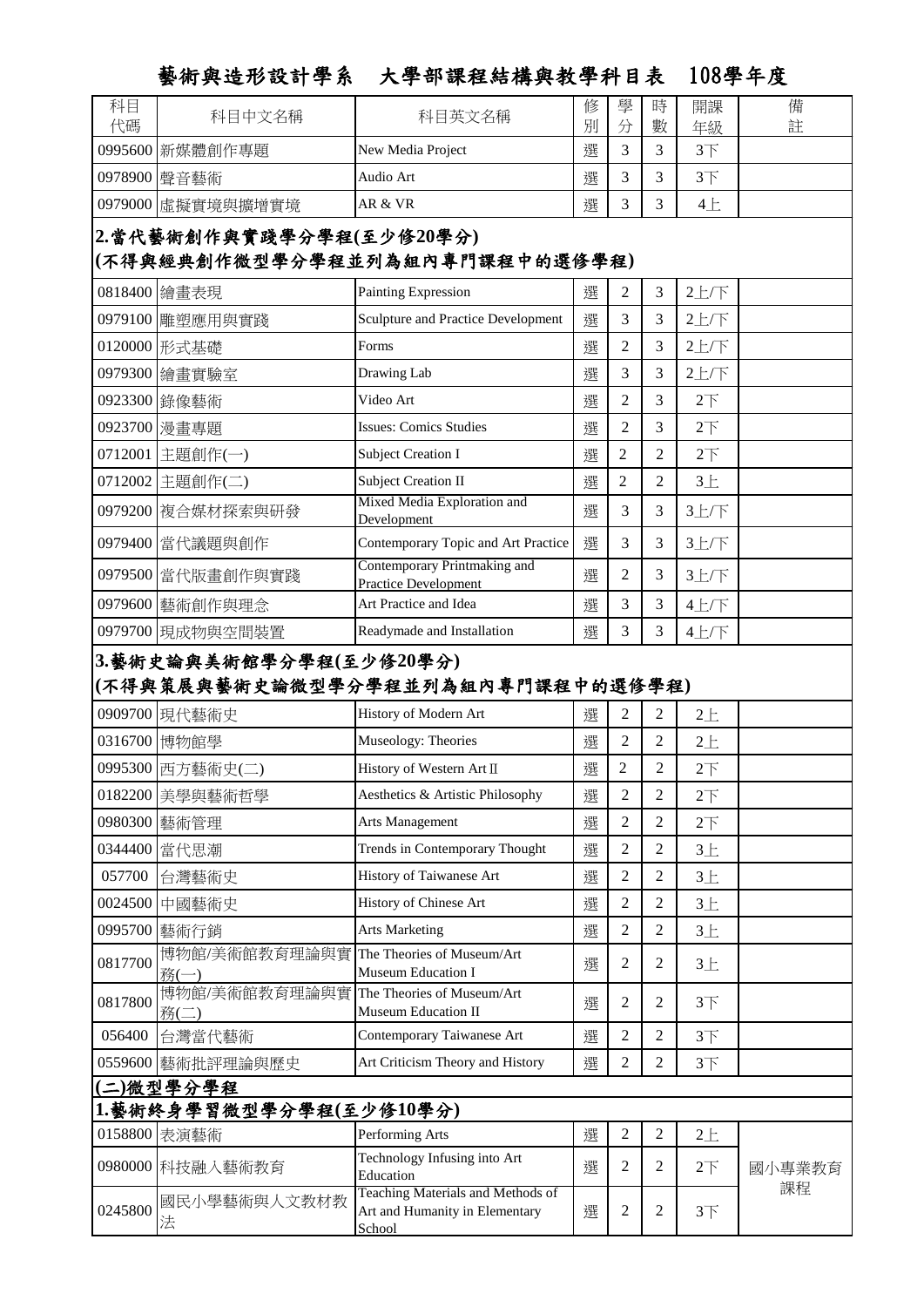## 藝術與造形設計學系 大學部課程結構與教學科目表 108學年度

| 科目<br>代碼                                         | 科目中文名稱                   | 科目英文名稱                                                                        | 修<br>別 | 學<br>分         | 時<br>數         | 開課<br>年級        | 備<br>註            |  |
|--------------------------------------------------|--------------------------|-------------------------------------------------------------------------------|--------|----------------|----------------|-----------------|-------------------|--|
|                                                  | 0995800 藝術課程發展、設計與實作     | Development, Design and Practice of<br>Art Curriculum                         | 選      | $\overline{2}$ | 2              | $2\overline{5}$ | 強烈建議本系教<br>程生修課   |  |
|                                                  | 0995900 藝教思潮與學習活動        | Trends of Arts Education and<br>Learning Activities                           | 選      | $\overline{2}$ | 2              | 3E              | 強烈建議本系教<br>程生修課   |  |
| 0996000                                          | 終身發展理論在藝術教與學<br>之應用      | Applying Whole life Development<br>Theory to Arts Learning and<br>Instruction | 選      | 2              | 2              | 3E              | 強烈建議本系教<br>程生修課   |  |
|                                                  | 0996100 藝術教育與終身學習        | Arts Education and Life-long<br>Learning                                      | 選      | 2              | 2              | 4E              |                   |  |
|                                                  | 2.策展與藝術史論微型學分學程(至少修10學分) |                                                                               |        |                |                |                 |                   |  |
|                                                  | 0909700 現代藝術史            | History of Modern Art                                                         | 選      | 2              | $\overline{2}$ | 2E              |                   |  |
|                                                  | 0346100 當代藝術             | Contemporary Art                                                              | 選      | $\overline{2}$ | $\overline{2}$ | 2 <sup>7</sup>  |                   |  |
| 057700                                           | 台灣藝術史                    | History of Taiwanese Art                                                      | 選      | $\overline{c}$ | 2              | $3+$            |                   |  |
|                                                  | 0024500 中國藝術史            | History of Chinese Art-I                                                      | 選      | 2              | $\overline{2}$ | $3+$            |                   |  |
| 056400                                           | 台灣當代藝術                   | Contemporary Taiwanese Art                                                    | 選      | 2              | $\overline{2}$ | 3 <sup>7</sup>  |                   |  |
|                                                  | 0559600 藝術批評理論與歷史        | Art Criticism Theory and History                                              | 選      | $\overline{2}$ | $\overline{2}$ | $3+$            |                   |  |
|                                                  | 0910000 當代策展             | <b>Contemporary Curating</b>                                                  | 選      | $\overline{2}$ | $\overline{2}$ | $3+$            |                   |  |
| 002700                                           | 展演實務                     | <b>Exhibition Practicum</b>                                                   | 選      | $\overline{c}$ | 2              | $3+$            |                   |  |
|                                                  | 0249700 國際藝術快訊           | <b>International Art News</b>                                                 | 選      | 2              | $\overline{2}$ | 4E              |                   |  |
|                                                  | 3.經典創作微型學分學程(至少選修10學分)   |                                                                               |        |                |                |                 |                   |  |
|                                                  | 0818400 繪畫表現             | Painting Expression                                                           | 選      | $\overline{c}$ | 3              | 2上/下            |                   |  |
|                                                  | 0979100 雕塑應用與實踐          | Sculpture and Practice Development                                            | 選      | 3              | 3              | 2上/下            |                   |  |
|                                                  | 0923700 漫畫專題             | <b>Issues: Comics Studies</b>                                                 | 選      | $\overline{2}$ | $\overline{3}$ | 2 <sup>T</sup>  |                   |  |
|                                                  | 0712001 主題創作(一)          | <b>Subject Creation I</b>                                                     | 選      | $\overline{c}$ | $\overline{2}$ | 2 <sup>T</sup>  |                   |  |
|                                                  | 0712002 主題創作(二)          | <b>Subject Creation II</b>                                                    | 選      | $\overline{c}$ | $\overline{2}$ | 3E              |                   |  |
|                                                  | 0923500 紀錄片敍事            | <b>Documentary Production</b>                                                 | 選      | $\overline{c}$ | 3              | 3E              |                   |  |
|                                                  | 0979200 複合媒材探索與研發        | Mixed Media Exploration and<br>Development                                    | 選      | 3              | 3              | 3上/下            |                   |  |
|                                                  | 0979500 當代版畫創作與實踐        | Contemporary Printmaking and<br><b>Practice Development</b>                   | 選      | 2              | 3              | 3上/下            |                   |  |
|                                                  |                          |                                                                               |        |                |                |                 |                   |  |
| 四、設計組專業課程:(必修20學分)                               |                          |                                                                               |        |                |                |                 |                   |  |
| 0649500 圖學                                       |                          | Graphics                                                                      | 必      | $\overline{2}$ | 3              | $1 \pm$         |                   |  |
|                                                  | 0372700 電腦輔助設計 (一)       | Computer Aided Design I                                                       | 必      | 2              | 3              | 1 <sub>T</sub>  |                   |  |
|                                                  | 0158500 表現技法             | <b>Presentation Techniques</b>                                                | 必      | 2              | 3              | 1 <sub>T</sub>  |                   |  |
|                                                  | 0996200 設計思考             | Design Thinking                                                               | 必      | 2              | $\overline{2}$ | 2E              |                   |  |
|                                                  | 0217500 素材與表現            | Materials and Expression                                                      | 必      | 2              | 3              | 2E              |                   |  |
|                                                  | 0578600 作品集設計            | Portfolio Design                                                              | 必      | 2              | $\overline{2}$ | 3 <sup>7</sup>  |                   |  |
|                                                  | 0297600 畢業計畫(一)          | <b>Graduation Project I</b>                                                   | 必      | $\overline{4}$ | 6              | 4E              |                   |  |
|                                                  | 0297700 畢業計畫(二)          | <b>Graduation Project II</b>                                                  | 必      | 4              | 6              | $4+$            | 需先修畢「畢業計<br>畫(一)」 |  |
| 五、設計組學分學程:(至少30學分)<br>設計組學生可以選擇以下兩種方式進行組內專門課程的修習 |                          |                                                                               |        |                |                |                 |                   |  |

**1.** 從以下的學程中擇二並完成之

**2.** 從以下的學程中擇一完成之,並從以下的微學程擇一完成之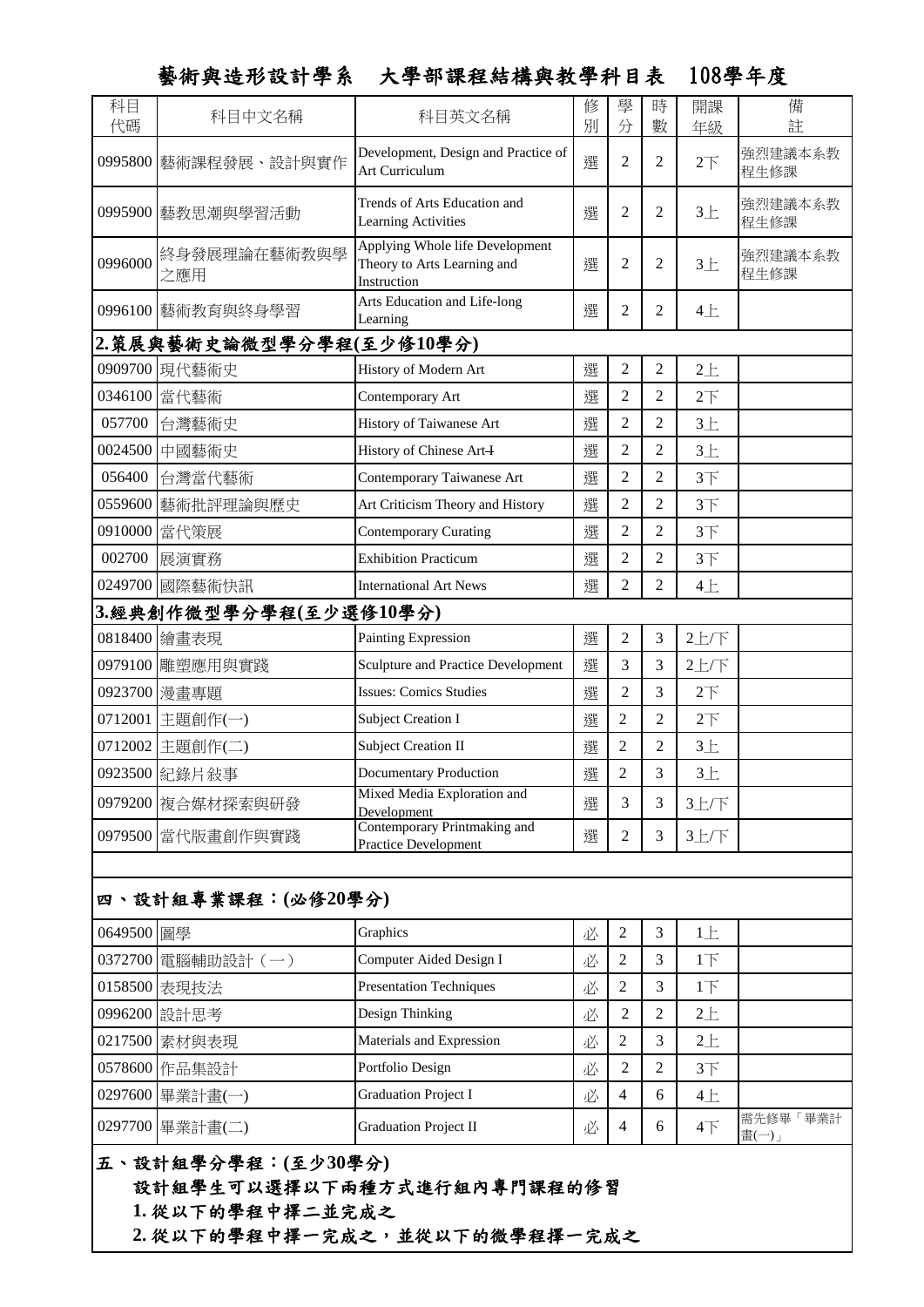|                                       | 藝術與造形設計學系            | 大學部課程結構與教學科目表                                                       |   |                | 108學年度         |                |                       |  |  |
|---------------------------------------|----------------------|---------------------------------------------------------------------|---|----------------|----------------|----------------|-----------------------|--|--|
| 科目                                    | 科目中文名稱               | 科目英文名稱                                                              | 修 | 學              | 時              | 開課             | 備                     |  |  |
| 代碼                                    |                      |                                                                     | 別 | 分              | 數              | 年級             | 註                     |  |  |
| (一)學分學程                               |                      |                                                                     |   |                |                |                |                       |  |  |
|                                       | 1.產品設計學分學程(至少修20學分)  | (不得與產品設計微型學分學程並列為組內專門課程中的選修學程)                                      |   |                |                |                |                       |  |  |
| 0372800                               | 電腦輔助設計(二)            | Computer Aided Design II                                            | 必 | 3              | 3              | $2 +$          |                       |  |  |
|                                       | 0411600 模型製作         | <b>Model Making</b>                                                 | 必 | 3              | 3              | 2 <sup>7</sup> |                       |  |  |
|                                       | 0686500 設計材料與人因      | Design Material and Ergonomics                                      | 必 | 3              | 3              | 2 <sup>T</sup> |                       |  |  |
| 0670900                               | 情感設計                 | <b>Emotion Design</b>                                               | 選 | $\overline{2}$ | 2              | 2 <sup>7</sup> |                       |  |  |
| 0821000                               | 生活產品設計               | Living Product Design                                               | 選 | 3              | 3              | 3E             |                       |  |  |
|                                       | 0821200 數位表現技法       | Digital Design Sketching                                            | 選 | 3              | 3              | $3+$           |                       |  |  |
| 0924100                               | 介面與互動設計              | Interface and Interactive Design                                    | 選 | 3              | 3              | $3+$           |                       |  |  |
|                                       | 0145000 玩具設計         | Toy Design                                                          | 選 | $\overline{c}$ | $\overline{2}$ | 3 <sup>7</sup> |                       |  |  |
|                                       | 0821300 服務設計         | Service Design                                                      | 選 | 2              | $\overline{2}$ | $3+$           |                       |  |  |
|                                       | 0686300 產品動畫設計       | <b>Product Animation Design</b>                                     | 選 | $\overline{2}$ | 3              | 4E             |                       |  |  |
|                                       | 0982400 用戶體驗專題       | User Experience Project                                             | 選 | 3              | 3              | 4E             |                       |  |  |
|                                       | 0980600 創業計畫         | Entrepreneurship Program                                            | 選 | 2              | 2              | $4+$           |                       |  |  |
| 2.手創概念學分學程(至少修20學分)                   |                      |                                                                     |   |                |                |                |                       |  |  |
| 0980700                               | 雕塑概論                 | Introduction to Sculpture                                           | 選 | $\mathfrak 2$  | $\overline{2}$ | 2上/下           |                       |  |  |
|                                       | 0980800 木工藝創作工作室(上)  | Wood Workshop I                                                     | 選 | 3              | 3              | 2上/下           |                       |  |  |
|                                       | 0980900   陶藝創作工作室(上) | Ceramics Workshop I                                                 | 選 | 3              | 3              | 2上/下           | 3科必選2科                |  |  |
| 0981000                               | 金工工作室(上)             | Metal Workshop I                                                    | 選 | 3              | 3              | 2上/下           |                       |  |  |
|                                       | 0981100 木工藝創作工作室(下)  | Wood Workshop II                                                    | 選 | 3              | 3              | 3上/下           | 需先修畢「木工藝<br>創作工作室(上)」 |  |  |
|                                       | 0981200 陶藝創作工作室(下)   | Ceramics Workshop II                                                | 選 | 3              | 3              | 3上/下           | 需先修畢「陶藝創<br>作工作室(上)」  |  |  |
| 0981300                               | 金工工作室(下)             | Metal Workshop II                                                   | 選 | 3              | 3              | 3上/下           | 需先修畢「金工工<br>作室(上)」    |  |  |
| 0820900                               | 創意媒材專題製作             | <b>Creativity and Materials Special</b><br><b>Topic Production</b>  | 選 | 2              | 3              | 3E             |                       |  |  |
| 0650400                               | 藝術工房規劃經營             | Planning and Management of<br>Workshop                              | 選 | 2              | 2              | $3+$           |                       |  |  |
| 0712500                               | 工藝家講座                | <b>Craft Extension Courses</b>                                      | 選 | 2              | 2              | 4E             |                       |  |  |
| 0981400                               | 工作室實務(上)             | Studio Practicum I                                                  | 選 | 2              | $\overline{2}$ | 4E             |                       |  |  |
|                                       | 0981500 工作室實務 (下)    | Studio Practicum II                                                 | 選 | 2              | 2              | $4+$           | 全學年課程                 |  |  |
| 3.國際流行藝術與設計創作學分學程(至少修20學分)(本學程以全英文授課) |                      |                                                                     |   |                |                |                |                       |  |  |
|                                       |                      | (不得與跨領域企劃與設計微型學分學程並列為組內專門課程中的選修學程)                                  |   |                |                |                |                       |  |  |
| 0981600                               | 表達與溝通                | Communication and Expression<br><b>International Art and Design</b> | 選 | 2              | $\overline{c}$ | 2E             |                       |  |  |
| 0981700                               | 國際藝術與設計製作            | Production                                                          | 選 | 3              | 3              | 2下/3上          | 修習本科目需參與<br>國際設計競賽    |  |  |
| 0981800                               | 市場調査實務               | <b>Market Research Practice</b>                                     | 選 | 3              | 3              | 3上/下           |                       |  |  |
| 0923900                               | 包裝設計                 | Packaging Design                                                    | 選 | 3              | 3              | 3上/下           |                       |  |  |
| 0981900                               | 國際藝術與設計講座            | <b>International Art and Design Seminar</b>                         | 必 | 3              | 3              | 3下/4上          |                       |  |  |
| 0982000                               | 國際藝術與設計實務            | International Art & Design Practice                                 | 選 | 3              | 3              | 3下/4上          | 修習本科目需参與<br>國際設計競賽    |  |  |
| 0982100                               | 國際藝術與設計展示            | <b>International Art and Design</b><br>Exhibition                   | 選 | 3              | 3              | 3下/4上          |                       |  |  |
| 0982200                               | 國際藝術與設計專題研究          | <b>International Art and Design special</b><br>studies              | 必 | 3              | 3              | 4E             | 修習本科目需参與<br>國際設計競賽    |  |  |